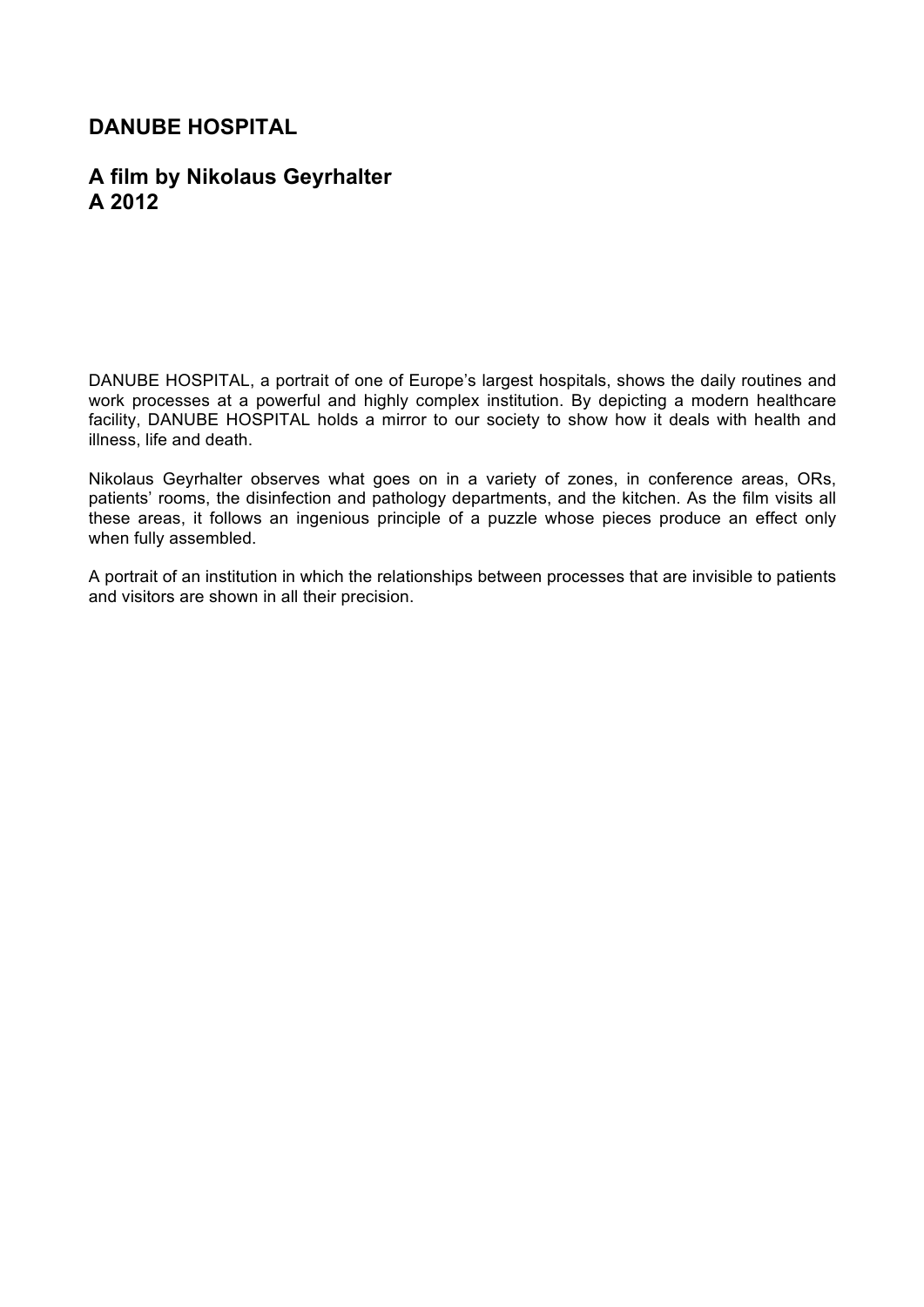### **Credits**

Director and Photography Nikolaus Geyrhalter

Assistant Director and Set Location Manager Judith Zdesar

Sound and Assistant Camera Christoph Grasser

**Script** Nikolaus Geyrhalter und Andrea Wagner

Editor Andrea Wagner

#### **With**

Christian Schramm, Roman Weiskirchner, Manuela Wohlzogen-Meixner Dr. Wolfgang Anzböck, Peter Valentin, Sabine Wilfinger, Erika Niegl, Dr. Thomas Paul Egger, Dr. Rosa Abraham, Dr. Kurt Eigner, Dr. Maja Hofer, Dr. Barbara Aschermann, Dr. Heidemarie Toplak, Dr. Gudrun Brezansky, Herta Kranner, Karl Hawelka, Max Schönherr, Dr. Barbara Curda, Mirjam Pfandlbauer, Katharina Stangl, Martin Pogitsch, Dr. Franz Tödling, Dr. Lydia Schmidbauer, Dr. Robert Fritze, Dr. Thomas Weber, Dr. Viktor Weisshäupl, Dr. Harald Mödlhammer, Dr. Nada Stanic, Gabriele Schumnik, Dr. Alberto Gyasi, Sabine Tirmann, Dr. Reinhard Schuster, Angela Pfleger-Wawrusch, Walter Streicher, Dr. Christine Lorber, Claudia Sirhal, Michaela Schnejder, Birgit Gernig, Roman Unfried, Dr. Manfred Wassipaul, Josef Macak, Robert Asanovic, Maria Hilbert, Dr. Alexander Rheinberger, Karl Heinz Neugebauer, Anton Wolf, Josef Macak, Eva Plosky, Fritz Werner, Lisa Köck, Dr. Hubert Göpfrich, Renate Schölm, Dr. Christa Kuderna, Brigitte Fuit, Franz Mayer, Dr. Michael Rainer, Dr. Michael Ertl, Dr. Christian Gebhardt, Prof. DDr. Peter Fischer, Dr. Julia Czerny, Maria Bürbaumer, Dr. Ingeborg Leitner, Dr. Maria Reinsperger, Bettina Urban, Dr. Bernhard Schuster, Christina Maier, Ulrike Panusch, Dr. Manfred Berger, Prof. Dr. Stephan Kriwanek, Michael Vizvary, Nemilita Sahit, Marek Kubek, Ursula Klaunig, Evelyn Deminbaz, Grace Detablan, Sima Nejat, Merlina Carlos, Teofilo Abraham, Markus Kritsch, Samuel Lumakin, Christoph Wimmer, Markus Schmid, Dragana Petrovic, Julio Dote, Boban Petrovic, Vladimir Gavrilov, Daniel Ibisevic, Judith Pagsinohin, Slobodanka Eisinger, Kuen Lau Chun, Jolanda Schwarz, Branka Savic, Seong Lee, Venancio Rosales, Roman Horvath, Gerhard Wonisch, Helmut Napokoj, Erich Dangl, Johann Tringl, Adolf Graf, Alexander Hauer, Sabine Schugetich, Peter Prohaska, Erwin Broz, Michael Tomas, Manfred Führer, Richard Patzl, Ernst Karlovits, Gerhard Müller, Dr. Walter Sterniste, Claudia Seghir, Gabriele Weichselbraun, Anne Kathrin Meyer, Trinkl Katharina, Natalie Groiss, Elisabeth Homer, Stefan Eckert, Martina Plisnier, Dr. Barbara Peyrer-Heimstätt, Mag. Elfriede Lindner, Christa Eisenmenger, Elfriede Brandstetter, Dr. Yesmin Alacamlioglu, Wolfgang Bock, Christa Sünder, Kerstin Volgger, Dr. Josef Stark, Dr. Astrid Seis, Mag. Robert Gauster, Birgit Gernig, Gerald Katzler, Alfred Rieder, Nikokic Zivojin, Kunst Kurt, Wolfgang Mejta, Adam Marinkovic, Ivan Trajkovic, Prof. Dr. Angelika Reiner-Concin, Dr. Helene Farfeleber, Dr. Michael Minai-Pour, Dr. Isabella Katschnig, Dr. Astrid Dopita, Dr. Richard Arnhold, Dr. Thomas Birkner, Josef Groiss, Ulrich Schaffer, Simeon Timotej, Milos Filipovic, Pejo Radosevic, Alexander Horvath, Sascha Hradetzky, Katharina Wachtler, Schwester Ancilla Katzmair, Charlotte März Döblinger, Maria Sedlacek, Mag. Alois Mantler, Gabriele Menzl, Ursula Stefan, Mag. Antonia Keßelring, Henry Nitamoah, Remus Dan Marsu, Gerhard Rockenbauer, Bronislaw Zuk, Dr. Richard Eyb, Dr. Georg Grabmaier, Ursula Weißenböck, Elisabeth Homer, Maximilian Miksch, Bettina Gross, Ebrahim Ebrahim, Alois Reitbauer, Gerhard Kral, Wilhelm Liebmann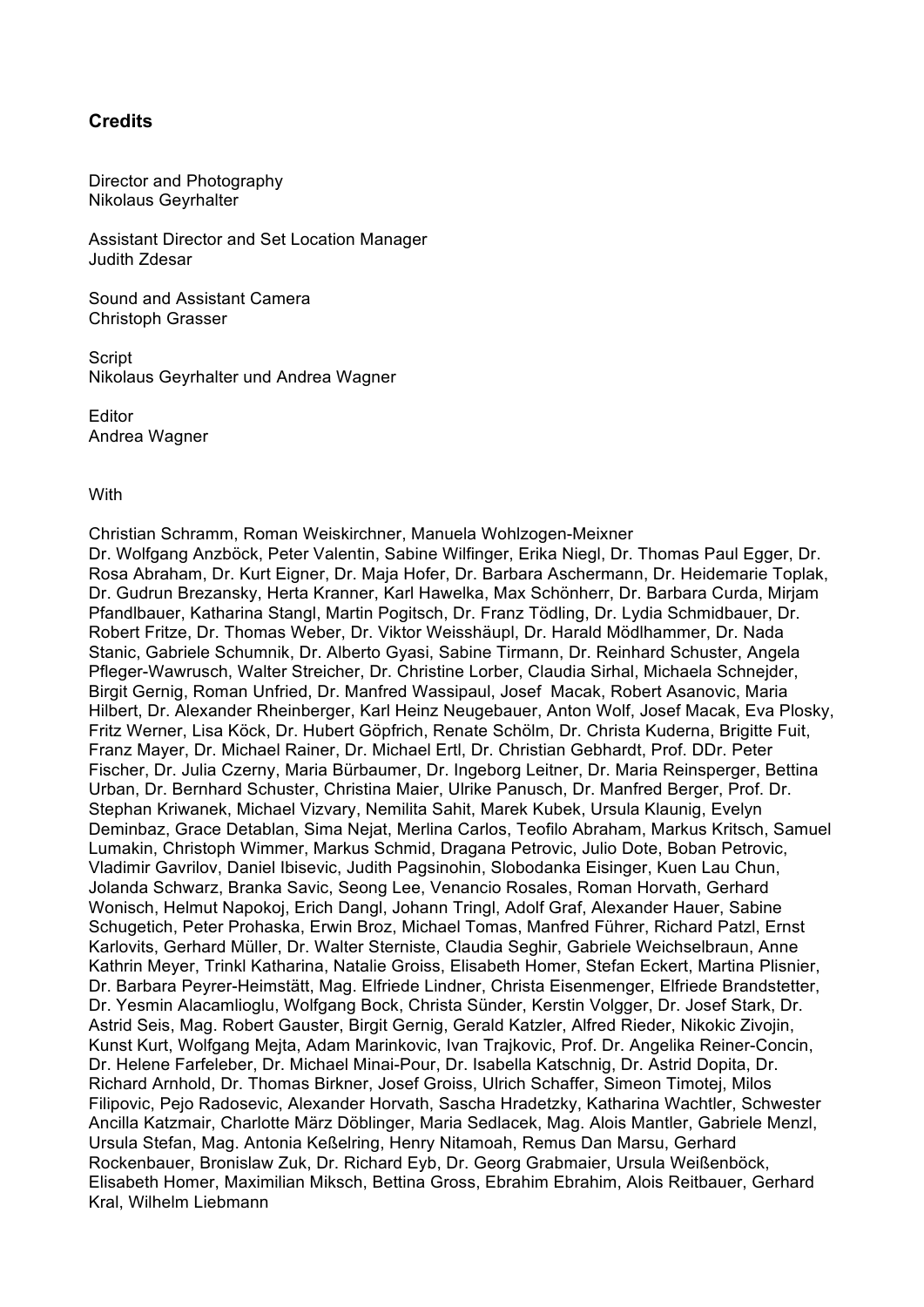Counselling of the dramatic structure Emily Artmann

**Compositing** Matthias Halibrand

HD Online Simon Graf

Cameraequipment and Editing Room NGF

Sounddesign Peter Kutin

Sound editing Florian Kindlinger

Sound studio Synchro Film, Video & Audio

Sound mixing Sabine Maier

Video Postproduction Leiss Video Postproduction

Color correction Christian Leiss

Production assistant Barbara Kern, Claudia Wohlgenannt, Katharina Posch

Special Thanks to

the Wiener Krankenanstaltenverbund as well as the cooperative management and all staff (especially the care team Brigitte Lerch, OÄin Dr. Margot Löbl, Oberin Sabina Schreiner, Ing. Walter Vozi, Ing. Walter Krivanek, Albin Hanak) and patients of the SMZ-Ost der Stadt Wien Donauspital

Vienna Film Commission (Dr. Marijana Stoisits, Alexandra Czernin-Morzin)

and

Maria Arlamovsky, Florian Brüning, Linda Calisir, Gernot Grassl, Andreas Hammermüller, Daniel Hösl, Daniela Latzko, Michael Pekler, Dieter Pichler, Herma Prieschl, Sieglinde Rabensteiner-Rosic, Michael Reisecker, Christof Schertenleib

Line Producer Markus Glaser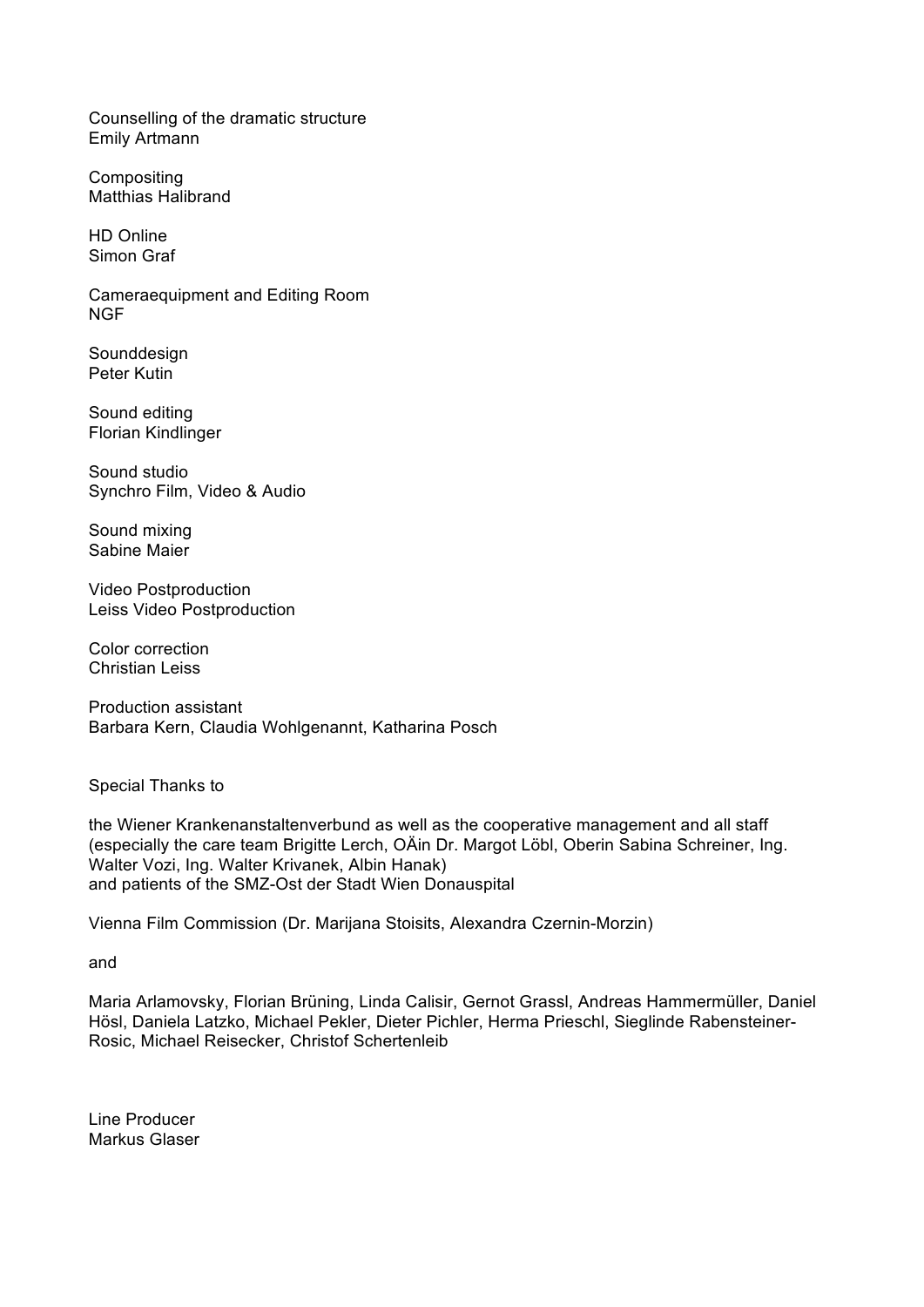**Producers** 

Nikolaus Geyrhalter Markus Glaser Michael Kitzberger Wolfgang Widerhofer

**ORF** 

Commissioning editor Christian Riehs Production Michael Heinzl, Rina Bohland Editorial department documentary Franz Grabner

ARTE G.E.I.E.

Commissioning editor Claudia Bucher Production Heike Lettau, Sophie Lubrano Editorial department documentary Annie Bataillard

A production of NGF Nikolaus Geyrhalter Filmproduktion

In coproduction with ORF Arte

With support of Fernsehfonds Austria Filmfonds Wien

(c) Nikolaus Geyrhalter Filmproduktion / ORF / ARTE G.E.I.E. 2012